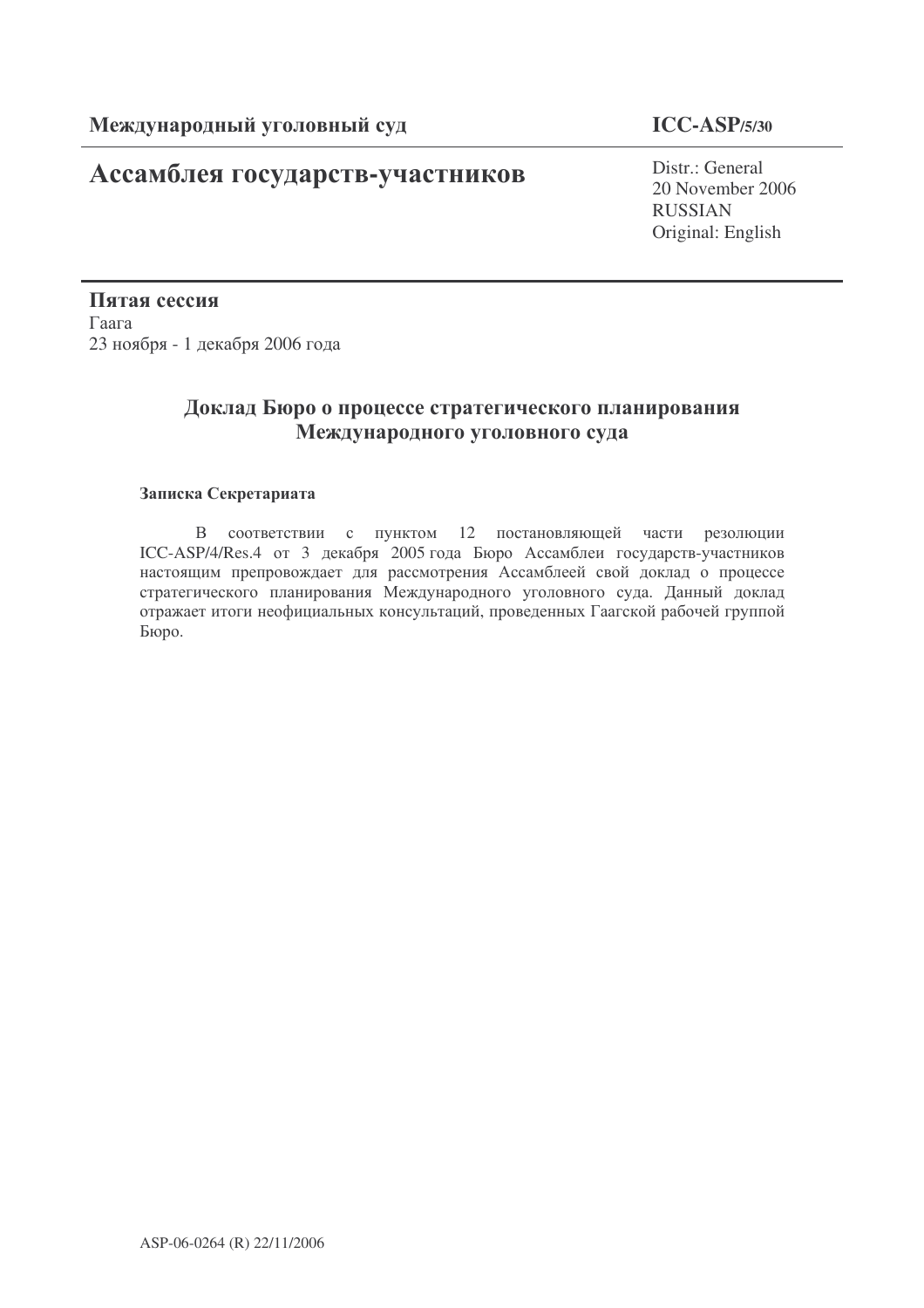### Доклад Бюро о процессе стратегического планирования Международного уголовного суда

#### L Рассмотрение Стратегического плана Суда, представленного Бюджетно-финансовому комитету

#### $\mathbf{A}$ . Справочная информация

В своей резолюции ICC-ASP/4/Res.4, принятой 3 лекабря 2005 года, Ассамблея  $1<sub>1</sub>$ государств-участников («Ассамблея») приветствовала начало процесса стратегического планирования Суда и предложила «взаимодействовать с Бюро в рамках этого процесса»<sup>1</sup>.

 $2.$ На своем заседании, состоявшемся 14 февраля 2006 года, Бюро Ассамблеи приняло решение вновь учредить Нью-йоркскую и Гаагскую рабочие группы и просило Гаагскую рабочую группу, в частности, взаимодействовать с Судом в рамках процесса планирования. По стратегического предложению Председателя Ассамблеи г-жа Мишель Дюброкар (Франция) была назначена координатором подгруппы («группы») с полномочиями по разработке стратегии Суда<sup>2</sup>.

В порядке выполнения своего мандата группа рассмотрела доклад о  $\mathcal{Z}$ Стратегическом плане Международного уголовного суда<sup>3</sup>, который был подготовлен Судом и представлен Бюджетно-финансовому комитету («Комитет») на его шестой сессии<sup>4</sup>.

 $\overline{4}$ . На 5-м заседании Гаагской рабочей группы, состоявшемся 27 апреля 2006 года, этот доклад вместе с докладом о Модели численности персонала<sup>5</sup> был представлен исполняющим обязанности директора Следственного отдела Канцелярии Прокурора г-ом Мишелем Смедтом, который входил от Суда в состав группы, разрабатывавшей Стратегический план.

После первоначального представления материала группа провела четыре 5. заседания - 31 мая, 19 июня, 12 июля, 12 сентября 2006 года. На этих заседаниях выступили представители трех органов Суда (Прокурор, Секретарь и несколько его коллег, а также Руководитель аппарата Председателя), а также представители неправительственных организаций (Коалиция в поддержку МУС, организация «Хьюман райтс уотч» и «Эмнисти интернэшнл»).

6. На этих заседаниях присутствовало около 30 представителей государств.

 $^{-1}$  Официальные отчеты Ассамблеи государств-участников Римского статута Международного уголовного суда, четвертая сессия, Гаага, 28 ноября - 3 декабря 2005 года (издание Международного уголовного суда, ICC-ASP/4/32), часть III, резолюция ICC-ASP/4/Res.4, пункт 12.

<sup>&</sup>lt;sup>2</sup> Заседание Бюро, состоявшееся 5 апреля 2006 года.

 $3$  ICC-ASP/5/CBF.1/5.

<sup>&</sup>lt;sup>4</sup> ICC-ASP/5/1, пункты 54-57.

 $5$  ICC-ASP/5/CBF.1/6.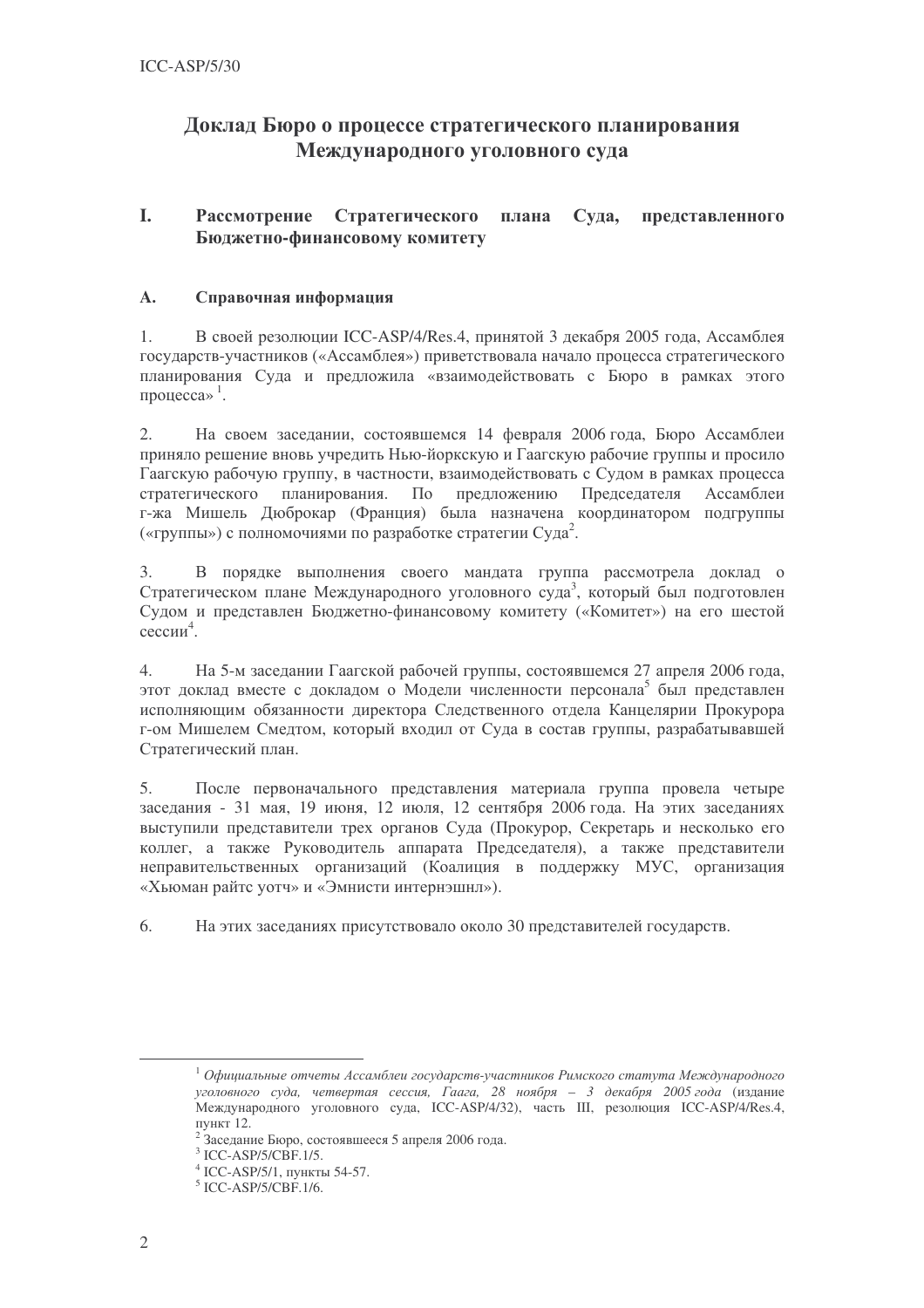7. Помимо доклада, подготовленного для Комитета, участники заседаний получили следующие документы: общее введение к Стратегическому плану<sup>6</sup>, введение к стратегическому плану, представленное Канцелярией Прокурора', документы по взаимосвязи Стратегического плана и бюджета, а также по программе коммуникации и информационно-просветительской деятельности Суда<sup>8</sup>, меморандум организации «Хьюман райтс уотч» в отношении Стратегического плана и заявление по Стратегическому плану Рабочей группы по правам потерпевших<sup>9</sup>. И, наконец, Канцелярия Прокурора представила также два проекта текстов, один из которых касался критериев отбора ситуаций и вопросов, а второй - понятия «интересы правосудия» (проекты текстов были направлены по электронной почте 28 июля 2006 года). Государствам-участникам предлагается, если они того пожелают, направить в Канцелярию Прокурора свои замечания или предложения в отношении вышеупомянутых проектов документов до конца сентября 2006 года.

8. Группа хотела бы выразить свою признательность Секретариату Ассамблеи за его безоговорочную поддержку работы группы.

Группа также хотела бы выразить свою глубокую признательность всем  $9<sub>1</sub>$ представителям государств-участников Суда, которые откликнулись на ее просьбу принять участие в работе различных заседаний и которые всячески содействовали процессу стратегического планирования.

#### **B.** Содержание Плана

 $10<sup>-1</sup>$ Группа приняла к сведению основные положения доклада о Плане, подготовленном совместно тремя органами Суда в рамках принятого в Суде принципа «единый Суд».

Данный доклад начинается с определения миссии Суда, которая заключается в  $11.$ осуществлении справедливого, эффективного и беспристрастного расследования, судебного преследования и проведении судебных разбирательств по наиболее серьезным преступлениям; в проведении транспарентных и эффективных разбирательств; и в содействии обеспечению долгосрочного уважения к господству международного права в целях обеспечения осуществления международного уголовного правосудия, предотвращения преступности и борьбы с безнаказанностью.

В целях успешного выполнения этой миссии Суд определил для себя три 12. стратегические и взаимосвязанные цели, а именно «качество правосудия», «широко признанное и пользующееся надлежащей поддержкой учреждение» и «модель публичной администрации».

Для достижения каждой из этих целей были поставлены стратегические задачи 13. (в общей сложности 30), которые предусматривают либо принятие необходимых мер в краткосрочной и среднесрочной перспективе (в пределах трех лет), либо принятие долгосрочных мер (которые должны быть приняты в течение периода от 4 до 10 лет). Из этих 30 задач семь носят юридический характер, восемь связаны внешней поддержкой, оказываемой Суду, а 15 - с организацией учреждения.

 $6$ Заседание, состоявшееся 27 апреля 2006 года.

 $7$ Заседание, состоявшееся 31 мая 2006 года.

<sup>&</sup>lt;sup>8</sup> Заседание, состоявшееся 12 июля 2006 года.

<sup>&</sup>lt;sup>9</sup> Заселание, состоявшееся 19 июня 2006 года.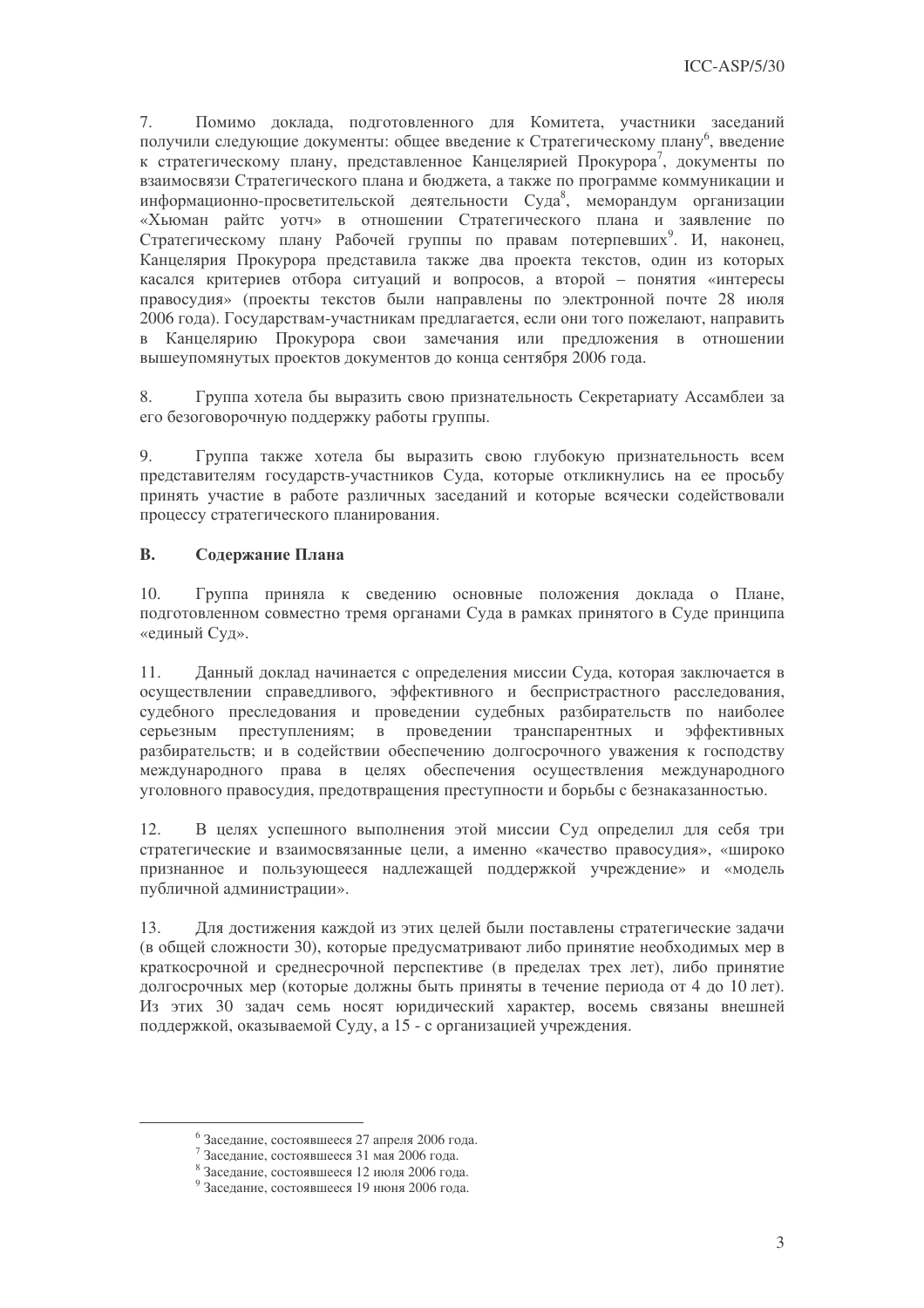Группа была также кратко проинформирована об основной направленности 14. Стратегического плана, которая увязана с работой Канцелярии Прокурора. В данном плане ставятся пять задач на следующие три года: проведение четырех-шести беспристрастных расследований по делам тех, кто несет наибольшую ответственность; дальнейшее повышение качества преследований в целях скорейшего завершения двух судебных разбирательств; в контексте всех ситуаций обеспечение необходимого сотрудничества, с тем чтобы можно было проводить эффективные расследования и способствовать успешному проведению операций по аресту; улучшение взаимодействия между Канцелярией Прокурора и потерпевшими и способов отстаивания Канцелярией их интересов; и, наконец, налаживание различных форм сотрудничества с государствами и организациями в целях максимизации вклада Канцелярии в борьбу с безнаказанностью и предупреждение преступлений.

#### $C_{\alpha}$ Основные вопросы для обсуждения

#### $1.$ Статус Стратегического плана

 $15.$ В докладе о работе своей шестой сессии Комитет «согласился с мнением Суда о важности того, чтобы основную ответственность за реализацию Стратегического плана по-прежнему нес сам Суд и чтобы он пользовался поддержкой государств-<br>участников»<sup>10</sup>.

В свете этого соображения группа консенсусом приняла решение считать, что  $16<sup>1</sup>$ **RTOX** Стратегический план, подготовленный Судом, не мог быть обсужден государствами-участниками, он тем не менее должен пользоваться их поддержкой. Таким образом, государства должны иметь возможность высказать свои замечания и предложения по его содержанию Суду.

 $17.$ Был также лостигнут консенсус по вопросу о том, что разработка Стратегического плана должна представлять собой текущий и интерактивный процесс.

#### $2.$ Общие соображения

Памятуя о том, что процесс разработки Стратегического плана еще не 18. завершился и что доклад, представленный Судом, является лишь первой стадией этого процесса, делегации выразили признательность за работу, проделанную Судом, в частности, за его стремление поддержать принцип Суда «единый Суд». Ряд делегаций высказали мнение, что доклад в его нынешней форме предоставляет ограниченные возможности для начала диалога с Судом, поскольку ему недостает конкретности, в частности, в том, что касается его целей и задач. Последние действительно носят весьма общий характер и трудно поддаются оценке, хотя и являются бесспорными. В будущем было бы полезно подготовить более подробное и конкретное представление этих целей и задач, которое будет лучше отражать специфику Суда.

 $19<sub>1</sub>$ Внимание представителей государств-участников было обращено на большое количество задач организационного характера, которые не должны отвлекать внимание от судебного характера мандата Суда.

20. Было вновь отмечено, что важность Стратегического плана не ограничивается вопросами управления деятельностью самого Суда, но что План может также являться одним из инструментов выполнения надежд государств-участников, поскольку он поможет оценить потребности данного учреждения.

 $10$  ICC-ASP/5/1, пункт 56.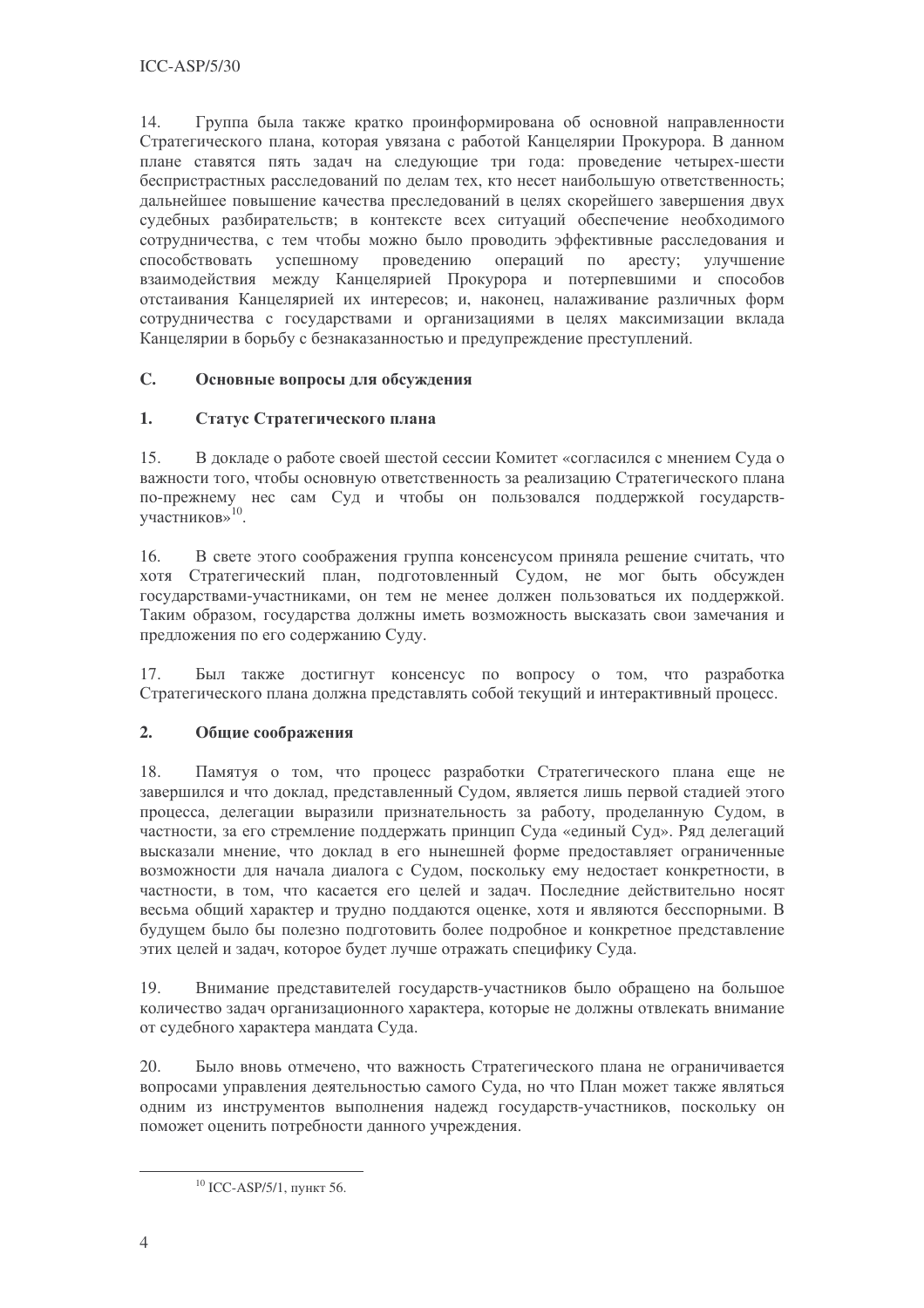#### $3.$ Приоритетные вопросы

 $21.$ Ввиду ограниченного времени, имевшегося для своевременного завершения этой работы к началу очередной сессии Ассамблеи, группа выделила пять фигурирующих в Стратегическом плане вопросов, которые должны быть обсуждены в приоритетном порядке с представителями Суда. Эти вопросы в произвольном порядке приводятся ниже:

- место осуществления деятельности Суда: количество различных вариантов, предполагаемых включая вариант «децентрализации» определенных видов деятельности путем переноса их на места;
- роль потерпевших;
- информационно-просветительская и коммуникационная деятельность Суда;
- понятие позитивной дополняемости;
- взаимосвязь между Стратегическим планом и бюджетом.

 $22.$ На 3-м заседании группы Секретарь Суда и двое его коллег представили лополнительную информацию  $0<sup>6</sup>$ информационно-просветительской  $\overline{M}$ коммуникационной деятельности (которая в любом случае должна предусматриваться в подробном стратегическом плане в соответствии с пунктом 22 резолюции ICC-ASP/4/Res.4), а также о взаимосвязи между Стратегическим планом и бюджетом. Экземпляры этих материалов были предоставлены в распоряжение участников совешания.

С другой стороны, вопросы, касающиеся места осуществления деятельности 23. Суда и потерпевших, были обсуждены только кратко в свете предварительной стадии обсуждений, ведущихся в настоящее время в Суде.

24. Что касается понятия позитивной дополняемости, то 12 сентября 2006 года для группы был проведен брифинг по этому вопросу представителем Канцелярии Прокурора, который сообщил о предварительных обсуждениях в рамках Канцелярии.

25. Делегации выразили надежду, что в будущем эти различные вопросы можно было бы обсудить совместно и, соответственно, более эффективно в рамках начавшегося диалога с Судом.

#### $\mathbf{D}$ . Будущая работа группы

С учетом выраженного Бюро Ассамблеи на его заселании 16 мая 2006 года  $26.$ пожелания получить доклалы Нью-йоркской и Гаагской рабочих групп в сентябре месяце было принято решение подготовить настоящий доклад при том понимании, однако, что в дальнейшем он может быть дополнен после представления нового документа, который Суд препроводит Комитету на его следующей сессии (9-13 октября 2006 года), и после того, как Комитет выскажет свои замечания по нему.

27. Таким образом, заключительное заселание группы должно быть намечено на вторую половину октября месяца. На этом совещании группа рассмотрит новый вариант Стратегического плана, подготовленного Судом для предстоящей сессии Ассамблеи государств-участников<sup>11</sup> в свете предыдущего доклада, и любой дополнительной информации, которая будет сообщена представителями Суда в ходе рабочих совещаний. Группа изучит также возможность дополнения настоящего доклада и подготовки проекта специальной резолюции или, по мере необходимости, элементов, которые могут быть включены в сводную резолюцию.

<sup>&</sup>lt;sup>11</sup> ICC-ASP/5/6 от 4 августа 2006 года.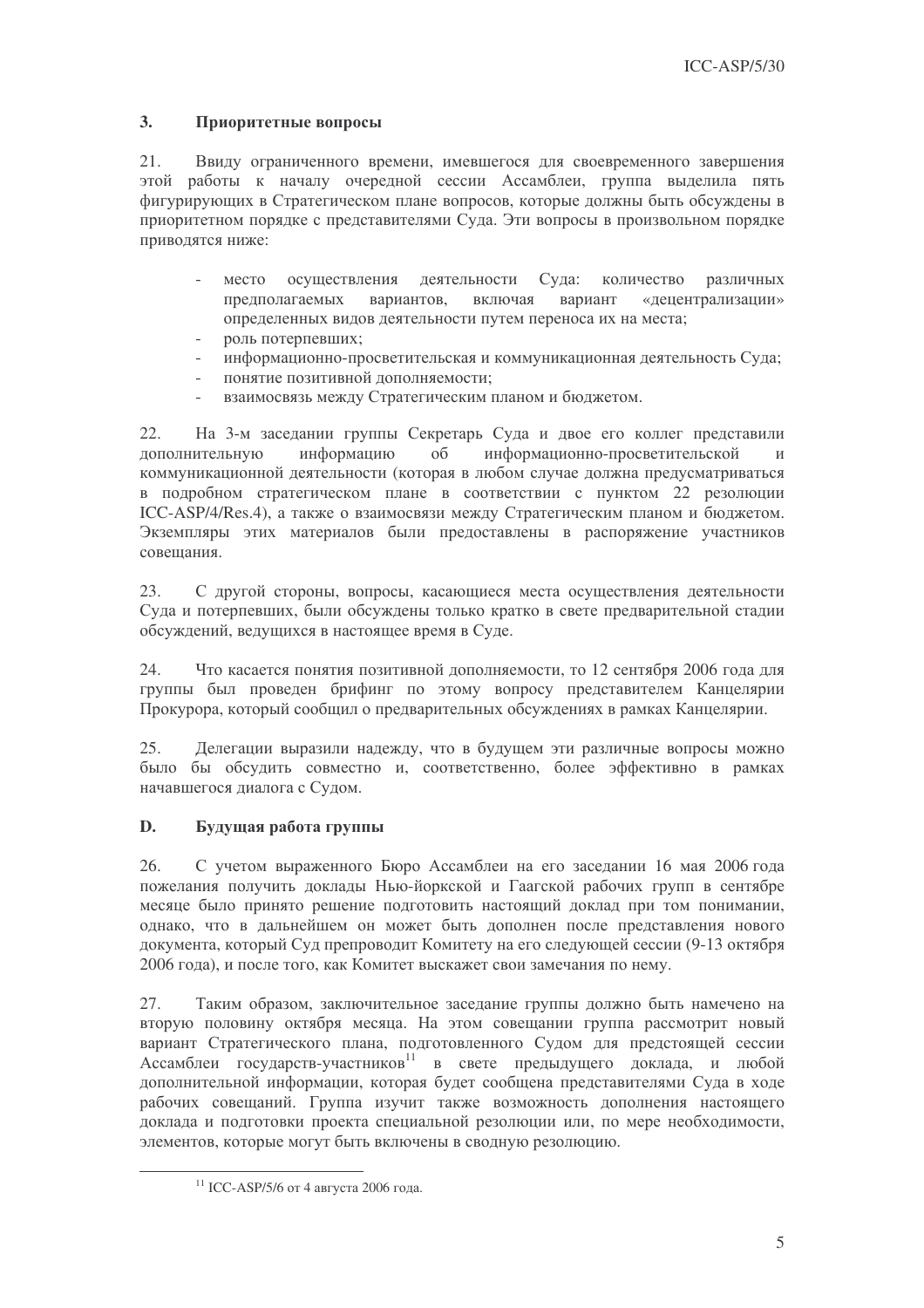#### E. Первоначальные выводы

28. Группа сознает, что процесс разработки Стратегического плана еще не завершился. Поэтому она настоятельно призывает Суд продолжить его обсуждения и работу в этой области и предлагает Суду продолжить начавшийся диалог с государствами-участниками.

#### II. Рассмотрение Стратегического плана Суда, представляемого Ассамблеей государств-участников<sup>12</sup>

Группа приветствовала разработку Стратегического плана Суда, который был 29. представлен в документе ICC-ASP/5/6. В этом документе рассматриваются основные вопросы, обсуждающиеся в докладе о Плане, который был подготовлен Судом в апреле 2006 года для представления Бюджетно-финансовому комитету и в котором продолжается рассмотрение этих вопросов в соответствии с представлением Плана, устроенным для группы 27 апреля 2006 года представителем Суда.

30. Группа надлежащим образом приняла к сведению также доклад о стратегии преследований, представленной Канцелярией Прокурора на ее втором публичном слушании 25 сентября этого года.

 $31.$ Как представляется, замечания, высказанные группой в ее первоначальном докладе, полностью сохраняют свою актуальность. В частности, большое число задач, связанных с целью № 3, «Модель публичной администрации», не должно снижать приоритета, который необходимо предавать исполнению Судом своего судебного мандата. Кроме того, было подчеркнуто потенциальное значение Стратегического плана для государств-участников в плане оценки потребностей Суда. Такая оценка является неотъемлемым компонентом функции руководящего надзора, возложенной на Ассамблею Римским статутом.

32. Один из компонентов Стратегического плана, «От Стратегического плана - к практическим мерам», указывает на необходимость разработки конкретных действий с учетом различных поставленных задач. Этот аспект находится в центре внимания группы. Группа полагает, что Суду крайне важно в настоящее время сосредоточить свое внимание на условиях и формах эффективного выполнения своего мандата или, иными словами, на своей сегодняшней «стратегии». Группа надеется, что в будущем Суд сможет разработать подлинно оперативные компоненты, непосредственно связанные со Стратегическим планом.

33. В свете всех этих соображений группа предлагает проект резолюции, содержащейся в приложении к настоящему документу, который мог бы послужить основой для переговоров в ходе пятой сессии Ассамблеи государств-участников.

<sup>&</sup>lt;sup>12</sup> Этот раздел был подготовлен на основе информации, имевшейся на 26 октября 2006 года, и содержит обновленную информацию к разделу I.